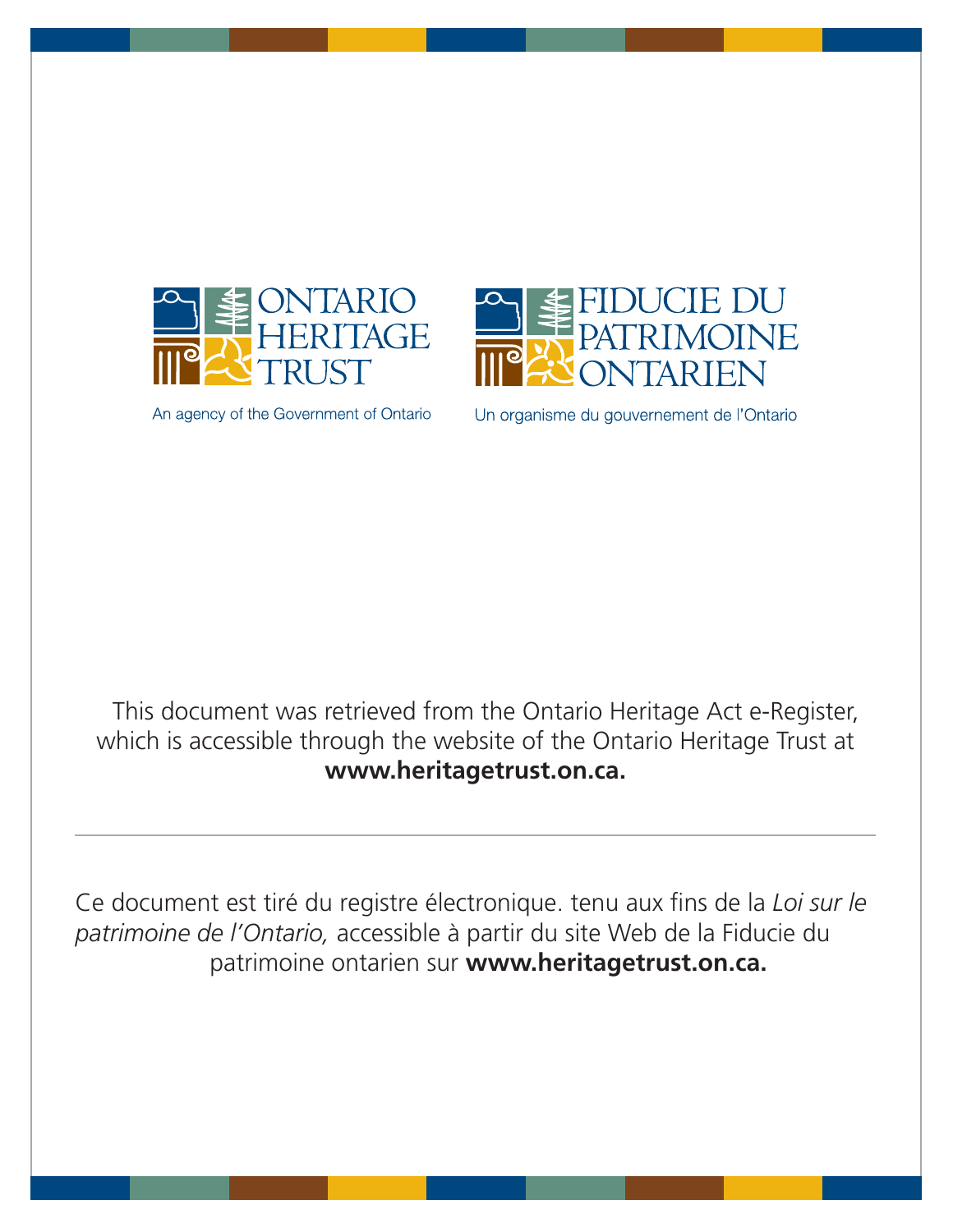

# *The Corporation of the*  **TOWN OF ESSEX**

**33 Talbot St. S., Essex, ON, Canada N8M 1A8 Telephone (519) 776-7336, ext. 32 Fax (519) 776-8811 www.townofessex.on.ca** 

December 19, 2007

Ontario Heritage Trust **1** O Adelaide Street East Toronto, ON MSC 1J3

Re: Heritage Designation John R. Park Homestead Conservation Area 915 County Road 50 East Harrow, Ontario NOR 1GO

Dear Sir:

This is to advise that the Council of the Town of Essex, at their December 17, 2007 meeting, passed Bylaw # 865, designating the above captioned property to be of cultural heritage value or interest.

Pursuant to Section 29(b) of the Ontario Heritage Act, R.S.O. 1990 and amendments thereto please find enclosed a certified copy of By-law # 865, together with a statement explaining the cultural heritage value or interest of the property.

Should you have any questions regarding the foregoing, please feel free to contact me.

Yours truly,

~~ Cheryl A. Bondy

Clerk/Deputy-Treasurer Town of Essex

CAB/lam

c.c. Mr. Ken Schmidt, General Manager Essex Region Conservation Authority

**Enclosures** 

*E-mail: cbondy@townofessex.on.ca* 

CMPROWERT/CENNUST **CEC 20 207** RECEIVED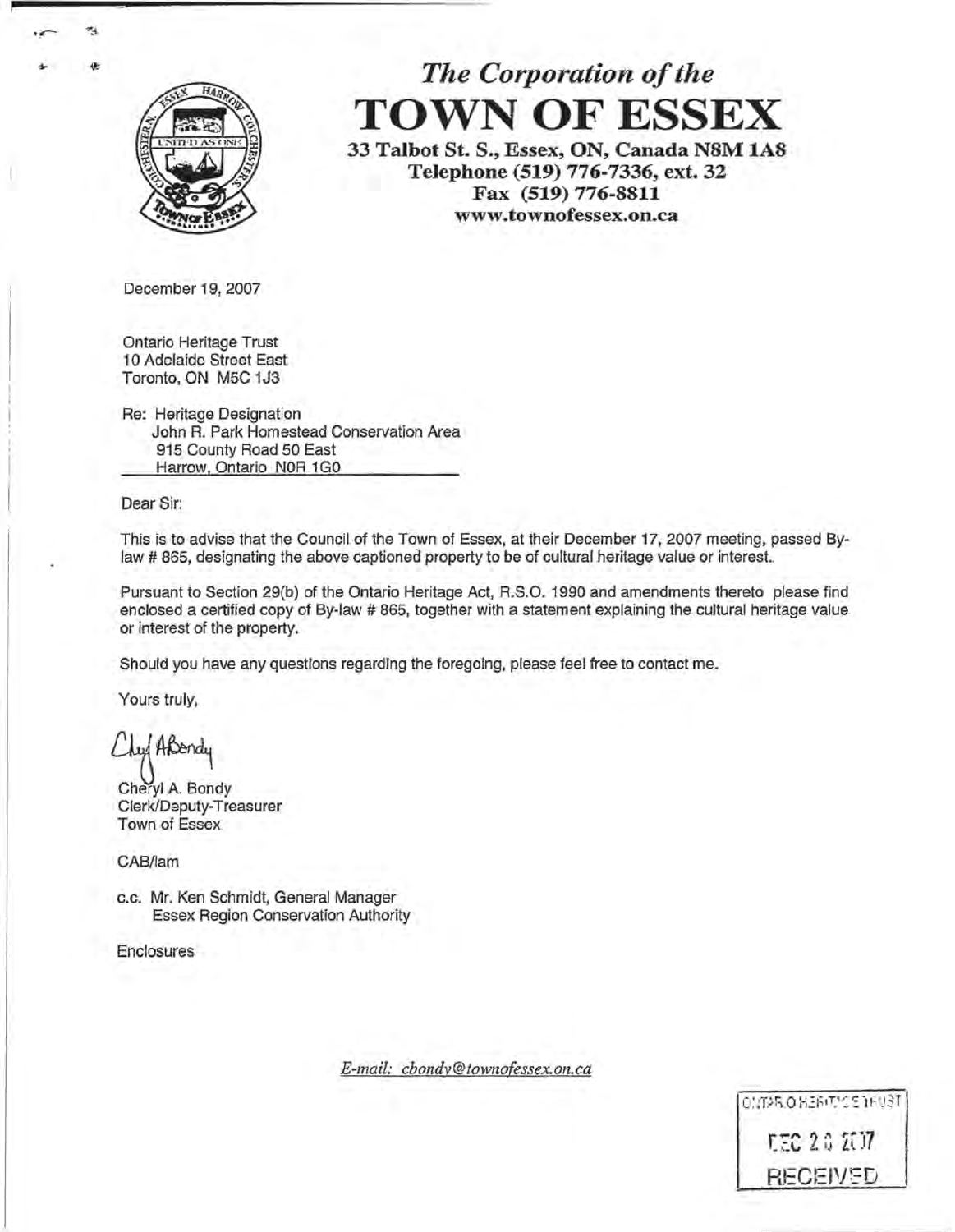# **THE CORPORATION OF THE TOWN OF ESSEX**

*r* 

'n,

## **BY-LAW#865**

# BEING A BY-LAW TO DESIGNATE THE JOHN R. PARK HOMESTEAD CONSERVATION AREA TO BE OF ARCHITECTURAL AND/OR HISTORIC VALUE OR INTEREST UNDER THE PROVISIONS OF THE ONTARIO HERITAGE ACT

WHEREAS, Section 29 of the Ontario Heritage Act, R.S.O. 1990 and amendments thereto, provides that the Council of a municipality may, by By-Law, designate a property within the municipality to be of cultural heritage value or interest;

AND WHEREAS, the Province of Ontario currently owns property known locally as the John R. Park Homestead Conservation Area, more particularly described as Part of Lot 39 and 40, Concession 1, Geographic Township of Colchester South, now in the Town of Essex, County of Essex, shown as Parts 1 and 2, Reference Plan 12R-22616 being all of PIN 75195 0061 (LT) and PIN 75186 001 (LT);

AND WHEREAS, the Province of Ontario plans to transfer ownership of the property known locally as the John R. Park Homestead Conservation Area, more particularly described as Part of Lot 39 and 40, Concession 1, Geographic Township of Colchester South, now in the Town of Essex, County of Essex, shown as Parts 1 and 2, Reference Plan 12R-22616 being all of PIN 75195 0061 (LT) and PIN 75186 001 (LT) to the Essex Region Conservation Authority;

AND WHEREAS, a condition of the transfer of ownership from the Province of Ontario to the Essex Region Conservation Authority, is the designation of the subject property by the Town of Essex to be of architectural and/or historical value or interest under the provisions of the Ontario Heritage Act;

AND WHEREAS, The Essex Region Conservation Authority has requested that the Town of Essex designate the subject property to be of architectural and/or historical value or interest under the provisions of the Ontario Heritage Act;

AND WHEREAS, upon consideration of the request from the Essex Region Conservation Authority, the Corporation of the Town of Essex deems it desirable to designate Part of Lot 39 and 40, Concession **1,** Geographic Township of Colchester South, now in the Town of Essex, County of Essex, shown as Parts 1 and 2, Reference Plan 12R-22616 being all of PIN 75195 0061 (LT) and PIN 75186 001 (LT) to be of historic or architectural value or interest , for reasons stated in Schedule "A" annexed hereto and forming part of this By-Law;

AND WHEREAS, notice of intention to so designate the subject property was served on the owner of the subject property, the Essex Region Conservation Authority, and upon the Ontario Heritage Trust, and such notice was published in'the Harrow News, Essex Free Press and Essex Voice, being newspapers having general circulation in the municipality;

AND WHEREAS, no notice of objection was served on the Clerk of the Corporation.

NOW THEREFORE, THE COUNCIL OF THE CORPORATION OF THE TOWN OF ESSEX ENACTS AS FOLLOWS:

- 1. That Part of Lot 39 and 40, Concession 1, Geographic Township of Colchester South, now in the Town of Essex, County of Essex, shown as Parts 1 and 2, Reference Plan 12R-22616 being all of PIN 75195 0061 (LT) and PIN 75186 001 (LT) be and the same is hereby designated to be of architectural and/or historic value or interest.
- 2. That this By-Law shall come into full force and effect upon the Province of Ontario transferring the ownership of the subject property to the Essex Region Conservation Authority and upon the registration of this By-Law in the Land Registry Office for Essex (No. 12).

READ A FIRST, SECOND, THIRD TIME AND FINALLY PASSED THIS 17th DAY OF

DECEMBER 2007.<br>Shery: A. Bendy, Clerk/Deputy-I, chery X: Bondy, Clerk/Deputy-<br>Treasurer of the Town of Essex, do *(on Juckless*<br>hereby certify this to be a true copy Mayor<sub>/Hul</sub> 40md  $\frac{1}{2}$   $\frac{1}{2}$   $\frac{1}{2}$   $\frac{1}{2}$   $\frac{1}{2}$   $\frac{1}{2}$   $\frac{1}{2}$   $\frac{1}{2}$   $\frac{1}{2}$   $\frac{1}{2}$   $\frac{1}{2}$   $\frac{1}{2}$   $\frac{1}{2}$   $\frac{1}{2}$   $\frac{1}{2}$   $\frac{1}{2}$   $\frac{1}{2}$   $\frac{1}{2}$   $\frac{1}{2}$   $\frac{1}{2}$   $\frac{1}{2}$   $\frac{1}{2}$  of *EDecember, 2007* ... Clerk **P.L.** / Assembly

Pon mer of the Essex Region Conservation<br>at the Land Registry Office for Essex<br>ASSED THIS 17th DAY OF  $\mathcal{W}$ ernion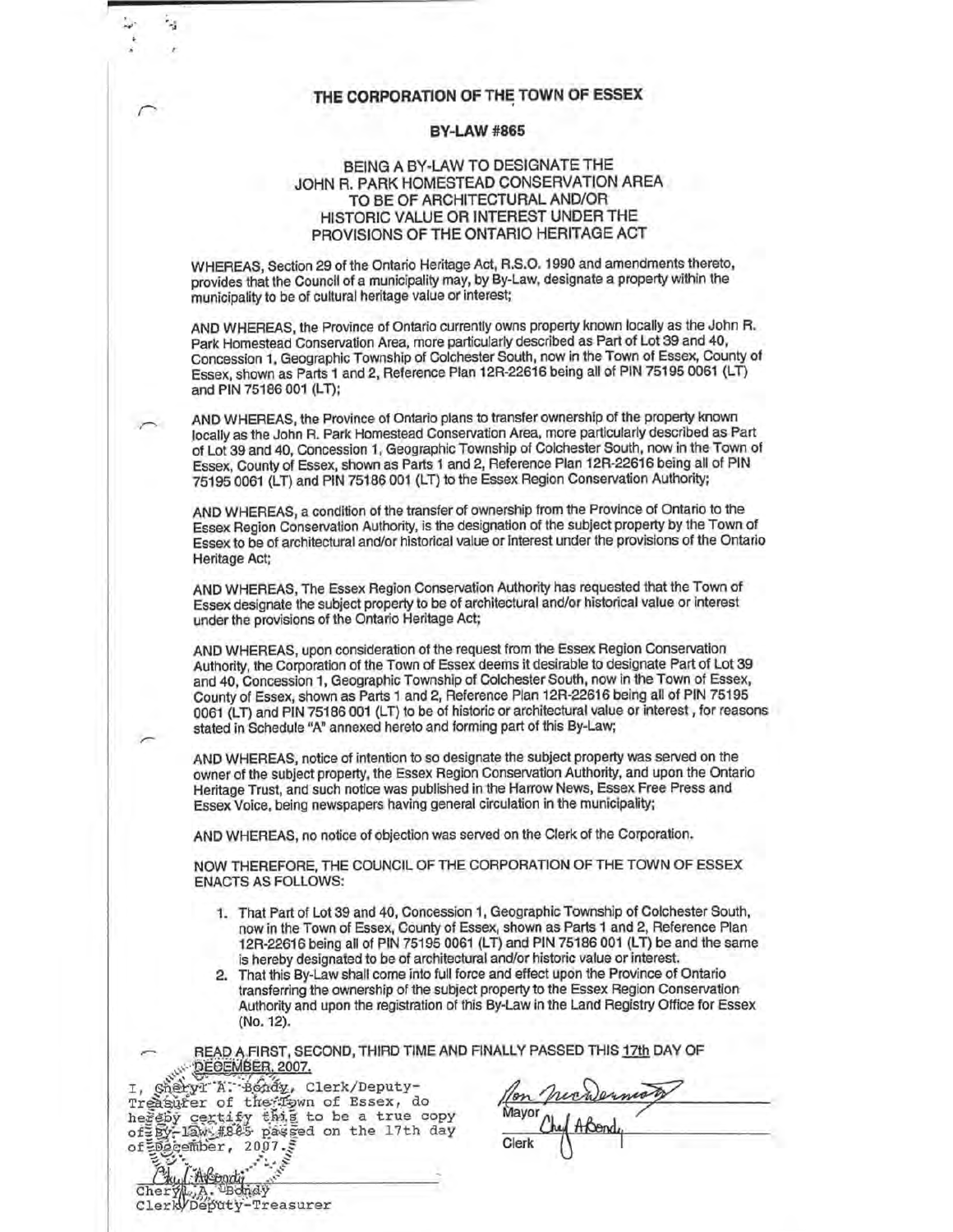#### **Legal Description**

Part of Lot 39 and 40, Concession 1, Geographic Township of Colchester South, now in the Town of Essex, County of Essex, shown as Parts 1 and 2, Reference Plan 12R-22616 being all of PIN 75195 0061 (LT) and PIN 75186 001 (LT)

#### **Description of the Property**

### **John R. Park Homestead Conservation Area**  915 County Road 50 East, Town of Essex, Essex County

The John R. Park Homestead Conservation Area is a nineteenth century farmstead comprised of a two-storey clapboard house, eleven frame barns and outbuildings, an heirloom orchard and a garden. Operated as a living history museum, it is located on the south side of County Road 50 East in the former Township of Colchester South, now the Town of Essex. The irregularly shaped property of 5.917 hectares is bounded on the south by Lake Erie, on the east by Fox Creek, and on the north by County Road 50 and Twin Gables Road. The lake frontage is approximately 350 metres.

### **Statement of Cultural Heritage Value or Interest**

#### Design or Physical Value

The Homestead, located in the historic lier Settlement, includes the John R. **Park** House, constructed in 1842, and the Corn Crib Barn, the Horse Barn, the Blacksmith Shop, the Hog Barn and the Calf Barn, constructed between 1850 and 1882. The Utility Shed, the Smoke House, the lee House, the Outhouse, the Sawmill and the Curatorial Building constructed between 1978 and 1985, an heirloom orchard, a garden and mature Carolinian trees are also important components of the farmstead. Together, these structures and landscape features form a rare surviving example of a nineteenth century farmstead.

The John R. Park House is also significant as a rare Ontario example of American Greek Revival domestic architecture. Typical of this style, the clapboard house has a two storey gableroofed centre block, balanced by one storey wings to the east and west.

#### Historical/ Associative Value

John Richardson Park and his brothers Thomas and Theodore were born in Massachusetts and immigrated to Upper Canada in the 1820s and 1830s. They purchased the 114 acre lot on Lake Erie in 1833. The Parks were important Essex County businessmen: owners of a Great Lakes shipping line, a general store, sawmill, and large land holdings. John was a Councillor and Treasurer for Colchester Township and a founding member of the Colchester Agricultural Society. Following the Parks, the Homestead was owned for two generations by the United Empire Loyalist Fox Family, also prominent in the community.

ln 1978, the Homestead opened to the public as a living history museum operated by the Essex Region Conservation Authority under lease from the Ontario Government. The Homestead is Southwestern Ontario's only living farm museum, west of London, and continues to interpret the history of the Park family, the settlement of Essex County and the natural resources of the region.

#### Contextual Value

The Homestead is located in the midpoint of the "New Settlement'' which was surveyed in 1787 by Thomas Smith into long, narrow 200 acre lots, fronting on Lake Erie. Land grants were given to disbanded British soldiers and United Empire Loyalists. Some of those original families - the llers, for example - still live in the area.

The Homestead provides the only public access to the shore of Lake Erie in the 15 kilometres between Cedar Beach and Oxley, an area that has been heavily developed for residential purposes. The striking lakeside setting provides site lines with few modern intrusions and demonstrates the importance of water transportation in the past.